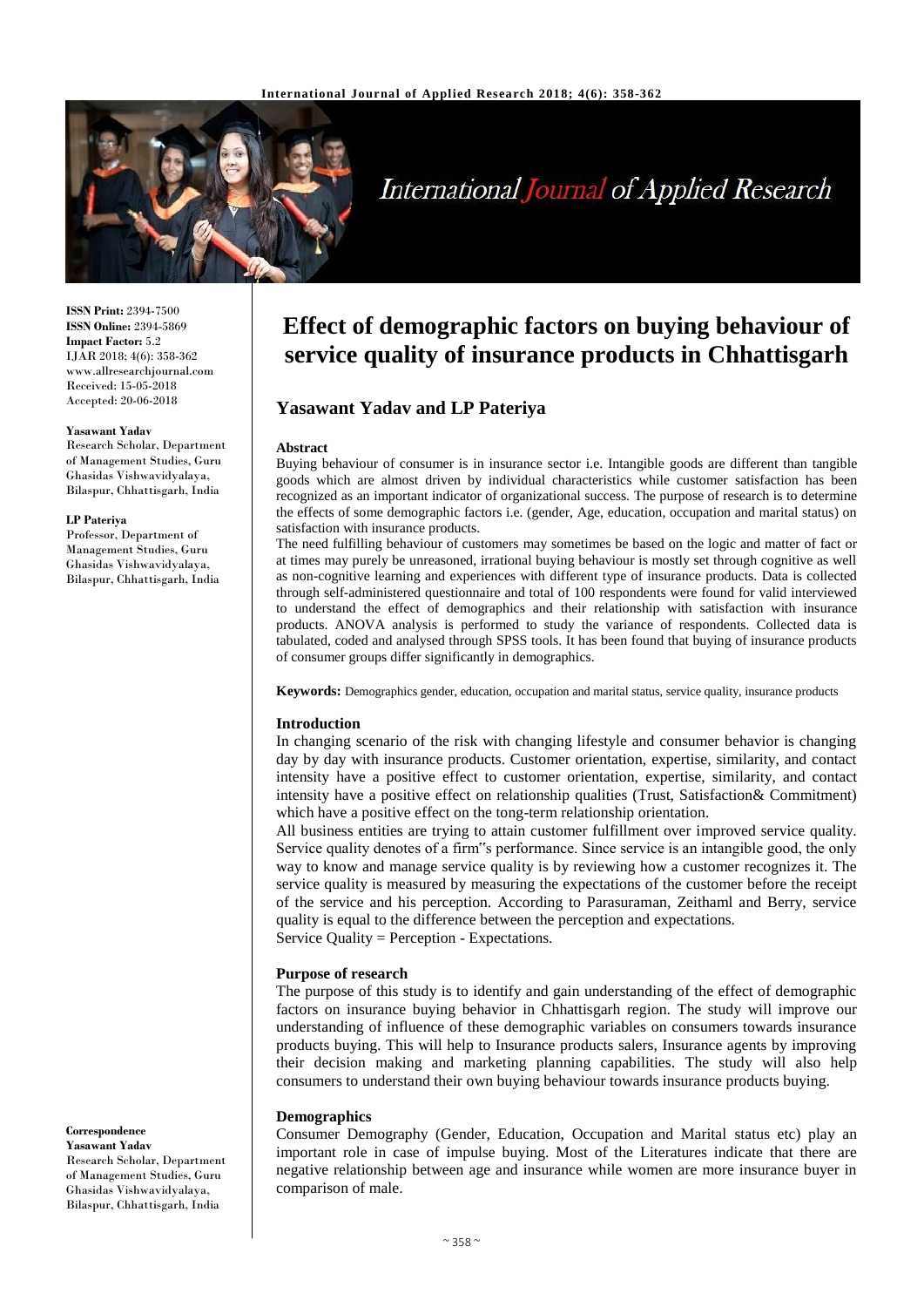| Demographics               | Buving                   |
|----------------------------|--------------------------|
| Gender, Age, Education,    | behaviour of Insurance   |
| Occupation, Marital status | products and its service |
|                            | qualities                |

*Source***:** Authors

**Fig 1:** The effect of & demographics, on insurance service buying behaviour

# **Literature Review**

To exceed customer expectations, it is necessary for even a public sector organization to continually improve the quality of the service provided to its customers (prabharamseookmunhurrun 2010).

The insurance companies that have distinctive marketing advantage and improved service quality will have increased revenues through expanded markets share, customer satisfaction and customer retention. Masood, (2010) as cited by gilal, drgilal, & dr bhutto (2010)  $[7]$  stated that with this background, service quality and customer satisfaction are forcing the consideration of the insurance institutions across the Indian and Chhattisgarh.

According to kandampully, 1998)  $[10]$ , along with these service quality factors, intangible factors which determines the customer satisfaction are important. (karl, 1960) has found that besides the service quality, Insurance sector as service firms attract and maintain long term relationship with their customers through their promises and trust (The advancement of knowledge consists, mainly in the modification of earlier knowledge. The difference between the expectations of customers and their experience or the gap between the two is the measurement of the service quality. The narrow the gap keeps the service quality better and the increased gap keeps service quality poor.Acording to (Ahmad& Naser. 2002) [8] customer satisfaction is generally defined as a feeling or judgment by customer's towardsthe insurance products or services after they have used those products. (Kamal, Ahamad & Khalid, 1999) have found that favorable experiences of customers are conveyed to others and thus, engage in positive word-of-mouth advertising, whereas dissatisfied consumers likely to switch brands and engage in negative word-of-mouth advertising.

# **Objective**

Effect of Demographic factors (Gender, Age, Education, and Occupation and Marital status) on buying behaviour of service quality of Insurance products.

# **Research Methodology**

This study has been conducted to find out the buying behavior of insurance products in Chhattisgarh. The primary data have been collected through structured questionnaire through random survey in Bilaspur, Raipur, Raigarh, and Rajnandgoun in Chhattisgarh at the exit of the Insurance office of total 100 respondents, 25 from each city. The questionnaire has been divided in to two parts. The first part consists of demographic data age (with class interval of five years in which lower range is 15 year and upper range is above 60), Gender (Male, female) and Education (Bellow 10,10+2,UG, PG &others) of respondents. The second part consists of questions related to the factors that influencing purchasing of Insurance products... To measure the buying

Behaviour of the consumers towards Insurance purchase. In this research, 5-point Likert scale, ranging from strongly agree  $=5$  to strongly disagree $=1$ , is used to measure each variable. Questionnaires are distributed to 120 respondents, a total of 100 fully filled questionnaires are taken for the research and rest of the questionnaires is not included due to incomplete response.

# **Characteristics of Respondents**

The characteristics of the respondents, including five major factors considered in this study Gender, Age Education, Occupation and Marital status. The majority of subjects were between the ages of 20 and 30 years. After collecting the complete questionnaire, data are coded, Gender (Male-1, Famele-2), Education (SSC-1,HSC-2, Graduate-3 Post Graduate -4& Others-5), Age interval (15-20=1, 20-25=2, 25-30=3,30-35=4,35-40=5,40-45=6,45-50=7,50-55=8,55-

60=9 and above 60=10)Occupation(Service-1,Self Employed-2,Professional-3, Housewife-4,student-5 and others-6), Marital status(Married-1& Non Married-2) and then entered into SPSS tool for analysis. From the demographic profiles of the respondents, it is understood that 40% of the respondents are in the age group of 20 to 25 years, 39% are between age of 25 to 30 years and 21% are of other age groups.

# **Findings and Discussion**

## **Ho1: There is no significant effect of gender on buying behaviour of Insurance products.**

**Analysis:** The outcome of the ANOVA analysis from table no.1 (B), between the gender male and female as categorical variable has significance value (p) 0.099 which is greater than 0.05. Hence we are failing to reject the null hypothesis H01 as stated above. Their fore converse may be inferred that male and female respondents show the similar effect on buying of insurance products and its service quality.

# **H02: There is no significant effect of Age on buying behaviour Insurance products.**

**Analysis-** The outcome of the ANOVA analysis from table no.2(B) shows that age factor of students have p-value (0.053)which denotes that there is no significant effect of age on buying behaviour of service quality of insurance products as the  $p > 0.05$ . Hence H<sub>02</sub>cannot be rejected.

#### **H03: There is no significant effect of Education on buying behaviour of Insurance products**

**Analysis:** The ANOVA results of this research shows that there is no major association at 5% significance level between Education and impulse buying behaviour as the pvalue  $(0.006)$  is less than 0.05, from table no. 3(B). Hence  $H<sub>03</sub>$  can be rejected and it concludes that there is significant relationship between buying of service qualities of insurance products and education level of the consumers.

# **H04: There is no significant effect of Occupation on buying behaviour of insurance products.**

**Analysis:** The ANOVA results of this research Table-4B shows that there is major association at 5% significance level between education and impulse buying behaviour as the p-value  $(0.006)$  is less than 0.05, from table no  $4(B)$ Hence  $H_{04}$  cannot be accepted and concludes that there is significant relationship between occupation and buying behaviour of service qualities of insurance of the consumers.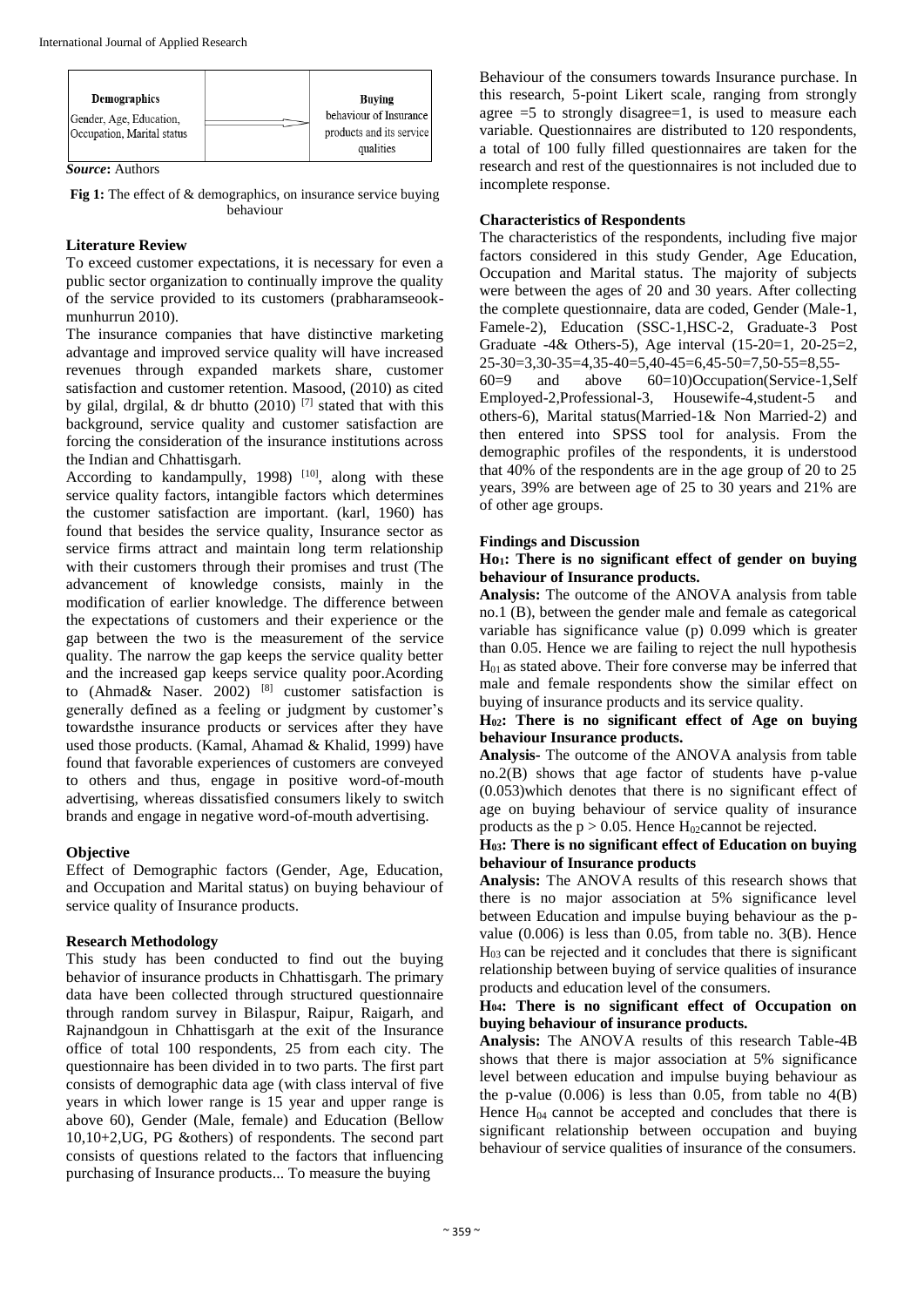# **H05: There is no significant effect of marital status on buying behaviour of insurance products**

**Analysis:** The ANOVA results of this research Table-5B shows that there is no major association at 5% significance level between Marital status and impulse buying behaviour as the p-value (0.892) is greater than 0.05. Hence  $H<sub>05</sub>$  cannot be rejected and concludes that there is no significant relationship between marital status and buying of service qualities of insurance of the consumers.

#### **Conclusion and Suggestion**

This research reveals that the role of demographics on buying of service qualities of insurance of respondents with respect to their demographic profile such as Gender a Age, and Marital status play the same role on insurance buying while Education level and Occupation level of the consumers differs on buying of quality of service of insurance products in Chhattisgarh. So in the process of

framing the marketing strategies, the Insurance sealers must be taking care of Demographic variables like education and Occupation of consumers. On the basis of the above findings, researchers conclude that Consumers demographics play a significant role on buying of insurance in Chhattisgarh. In reference of these factors marketers should develop different marketing strategy for different consumers.

#### **Managerial Implication**

This research can help the business societies, retailers and marketing professionals to frame strategies relevant their intangible product design. Furthermore, as the present research is restricted at Chhattisgarh, the results of this may provide oxymoronic results in other states, metro and nonmetro cities of India, because other cities may possibly enjoy certain demographic peculiarities.

#### **Annexure**

|        | Descriptive |        |        |        |                       |                    |                                  |      |                |                |  |
|--------|-------------|--------|--------|--------|-----------------------|--------------------|----------------------------------|------|----------------|----------------|--|
|        | AVG IB      |        |        |        |                       |                    |                                  |      |                |                |  |
|        | N           | Mean   |        |        | <b>Std. Deviation</b> | <b>Std. Error</b>  | 95% Confidence Interval for Mean |      | <b>Minimum</b> | <b>Maximum</b> |  |
|        |             |        |        |        | <b>Lower Bound</b>    | <b>Upper Bound</b> |                                  |      |                |                |  |
| Male   | 49          | 3.4490 | .54194 | .07742 | 3.2933                | 3.6046             | 2.20                             | 4.25 |                |                |  |
| Female | 51          | 3.2235 | .78558 | .11000 | 3.0026                | 3.4445             | 1.55                             | 5.90 |                |                |  |
| Total  | 100         | 3.3340 | .68331 | .06833 | 3.1984                | 3.4696             | 1.55                             | 5.90 |                |                |  |

**Table 1A**

#### **Table 1B**

|                       | <b>ANOVA</b> with Gender |    |                    |       |      |  |  |
|-----------------------|--------------------------|----|--------------------|-------|------|--|--|
| AVG IB                | <b>Sum of Squares</b>    | df | <b>Mean Square</b> |       | Sig. |  |  |
| <b>Between Groups</b> | .270                     |    | .270               | 2.769 | 099  |  |  |
| Within Groups         | 44.954                   | 98 | 459.               |       |      |  |  |
| Total                 | 46.224                   | 99 |                    |       |      |  |  |

|           | <b>Descriptive</b> |        |                       |                   |                                  |                    |                |                |  |  |  |
|-----------|--------------------|--------|-----------------------|-------------------|----------------------------------|--------------------|----------------|----------------|--|--|--|
| AVG IB    |                    |        |                       |                   |                                  |                    |                |                |  |  |  |
|           | N                  | Mean   | <b>Std. Deviation</b> | <b>Std. Error</b> | 95% Confidence Interval for Mean |                    | <b>Minimum</b> | <b>Maximum</b> |  |  |  |
|           |                    |        |                       |                   | <b>Lower Bound</b>               | <b>Upper Bound</b> |                |                |  |  |  |
| $15 - 20$ | 2                  | 4.1000 | .00000                | .00000            | 4.1000                           | 4.1000             | 4.10           | 4.10           |  |  |  |
| $20 - 25$ | 40                 | 3.5488 | .72567                | .11474            | 3.3167                           | 3.7808             | 2.45           | 5.90           |  |  |  |
| $25 - 30$ | 39                 | 3.1718 | .64111                | .10266            | 2.9640                           | 3.3796             | 1.55           | 4.00           |  |  |  |
| $30 - 35$ | 13                 | 3.1654 | .50842                | .14101            | 2.8581                           | 3.4726             | 2.25           | 3.80           |  |  |  |
| $35-40$   | 4                  | 2.9500 | .80829                | .40415            | 1.6638                           | 4.2362             | 2.25           | 3.65           |  |  |  |
| $55 - 60$ | 2                  | 3.3000 | .00000                | .00000            | 3.3000                           | 3.3000             | 3.30           | 3.30           |  |  |  |
| Total     | 100                | 3.3340 | .68331                | .06833            | 3.1984                           | 3.4696             | 1.55           | 5.90           |  |  |  |

# **Table 2A**

#### **Table 2B**

| AVG IB         | <b>ANOVA</b> with Age |    |                    |       |      |  |  |  |
|----------------|-----------------------|----|--------------------|-------|------|--|--|--|
|                | <b>Sum of Squares</b> | df | <b>Mean Square</b> |       | Sig. |  |  |  |
| Between Groups | 5.006                 |    | 1.001              | 2.283 |      |  |  |  |
| Within Groups  | 41.218                | 94 | .438               |       |      |  |  |  |
| Total          | 46.224                | 99 |                    |       |      |  |  |  |
|                |                       |    |                    |       |      |  |  |  |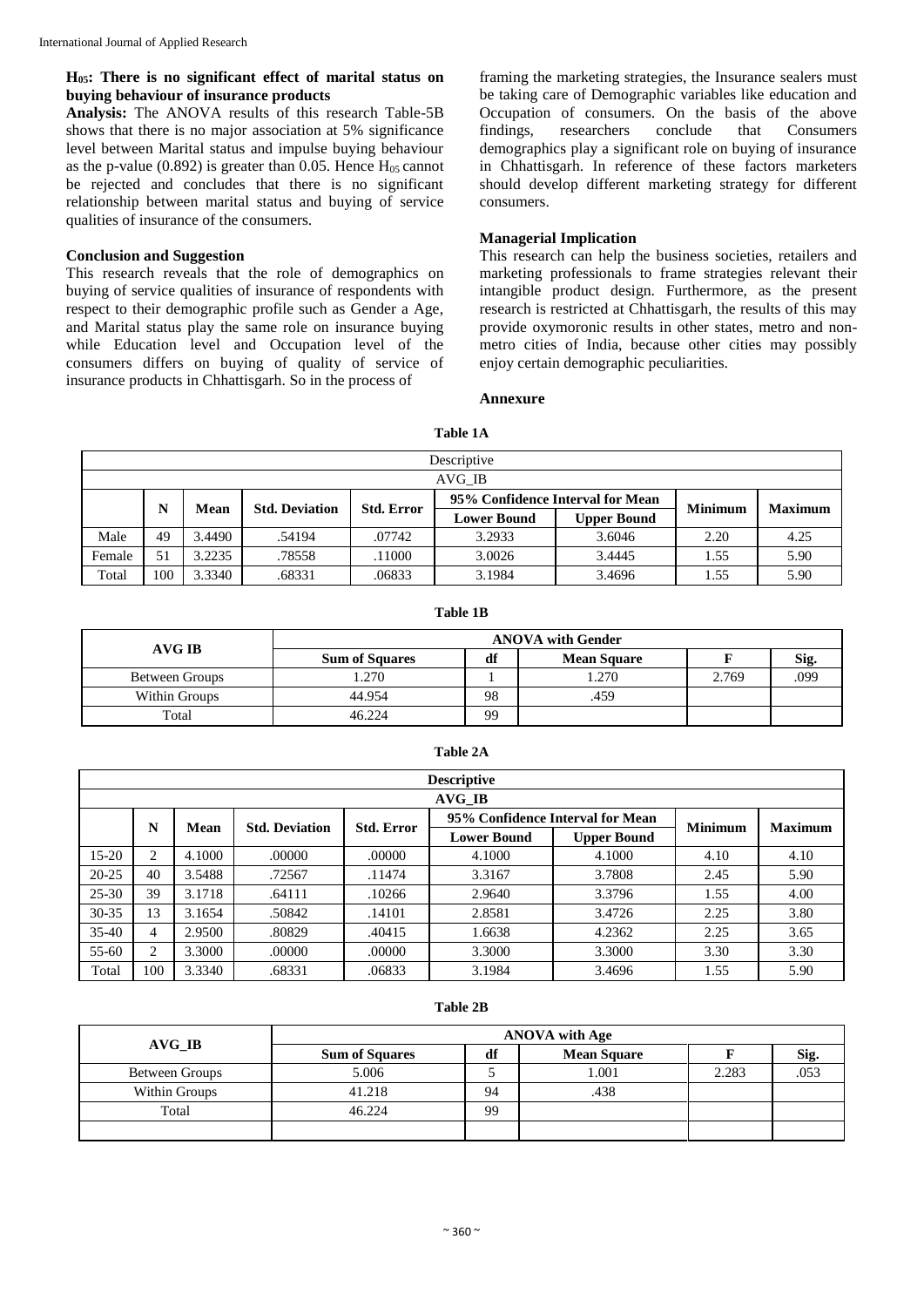| AVG IB                   |     | <b>Descriptive</b>                                                                        |        |        |                    |                       |        |      |  |  |  |  |
|--------------------------|-----|-------------------------------------------------------------------------------------------|--------|--------|--------------------|-----------------------|--------|------|--|--|--|--|
|                          | N   | 95% Confidence Interval for<br>Mean<br><b>Std. Deviation</b><br><b>Std. Error</b><br>Mean |        |        |                    | <b>MinimumMaximum</b> |        |      |  |  |  |  |
|                          |     |                                                                                           |        |        | <b>Lower Bound</b> | <b>Upper Bound</b>    |        |      |  |  |  |  |
| Competed $10+2$          | 15  | 3.7900                                                                                    | .26268 | .06782 | 3.6445             | 3.9355                | 3.50   | 4.20 |  |  |  |  |
| Completed graduation     | 20  | 3.4250                                                                                    | .94500 | .21131 | 2.9827             | 3.8673                | 2.20   | 5.90 |  |  |  |  |
| Completed postgraduation | 54  | 3.2593                                                                                    | .59812 | .08139 | 3.0960             | 3.4225                | 1.55   | 4.25 |  |  |  |  |
| Other                    | 11  | 2.9136                                                                                    | .61648 | .18588 | 2.4995             | 3.3278                | 2.20   | 3.85 |  |  |  |  |
| Total                    | 100 | 3.3340                                                                                    | .68331 | .06833 | 3.1984             | 3.4696                | . . 55 | 5.90 |  |  |  |  |

### **Table-3B**

|                       | <b>ANOVA with Education</b> |    |                    |       |     |  |  |  |
|-----------------------|-----------------------------|----|--------------------|-------|-----|--|--|--|
| AVG IB                | <b>Sum of Squares</b>       | df | <b>Mean Square</b> |       | Sig |  |  |  |
| <b>Between Groups</b> | 5.530                       |    | 1.843              | 4.349 | 006 |  |  |  |
| Within Groups         | 40.694                      | 96 | .424               |       |     |  |  |  |
| Total                 | 46.224                      | 99 |                    |       |     |  |  |  |

#### **Table-4A**

|                     |     | <b>Descriptive</b> |                       |                   |                                  |                    |                |                |  |  |  |
|---------------------|-----|--------------------|-----------------------|-------------------|----------------------------------|--------------------|----------------|----------------|--|--|--|
| $AVG$ <sub>IB</sub> |     | Mean               | <b>Std. Deviation</b> | <b>Std. Error</b> | 95% Confidence Interval for Mean |                    | <b>Minimum</b> | <b>Maximum</b> |  |  |  |
|                     |     |                    |                       |                   | <b>Lower Bound</b>               | <b>Upper Bound</b> |                |                |  |  |  |
| Service             | 23  | 3.1978             | .57435                | .11976            | 2.9495                           | 3.4462             | 2.20           | 4.25           |  |  |  |
| Self Employed       | 14  | 3.4500             | .57278                | .15308            | 3.1193                           | 3.7807             | 2.20           | 4.00           |  |  |  |
| Professional        | 12  | 2.8417             | .51116                | .14756            | 2.5169                           | 3.1664             | 2.25           | 3.60           |  |  |  |
| Housewife           | 20  | 3.2100             | .27222                | .06087            | 3.0826                           | 3.3374             | 2.70           | 3.60           |  |  |  |
| Student             | 27  | 3.6944             | .92719                | .17844            | 3.3277                           | 4.0612             | 1.55           | 5.90           |  |  |  |
| Other               |     | 3.3750             | .49075                | .24537            | 2.5941                           | 4.1559             | 2.95           | 3.80           |  |  |  |
| Total               | 100 | 3.3340             | .68331                | .06833            | 3.1984                           | 3.4696             | 1.55           | 5.90           |  |  |  |

#### **Table-4B**

|                | <b>ANOVA</b> with Occupation |    |                    |       |      |  |  |
|----------------|------------------------------|----|--------------------|-------|------|--|--|
| AVG IB         | <b>Sum of Squares</b>        |    | <b>Mean Square</b> |       | Sig. |  |  |
| Between Groups | 7.346                        |    | . 469              | 3.552 | 006  |  |  |
| Within Groups  | 38.879                       | 94 |                    |       |      |  |  |
| Total          | 46.224                       | 9q |                    |       |      |  |  |

| able |
|------|
|------|

| AVG IB     |     | <b>Descriptive</b> |                       |                   |                                  |                    |                |                |  |  |  |
|------------|-----|--------------------|-----------------------|-------------------|----------------------------------|--------------------|----------------|----------------|--|--|--|
|            | N   | Mean               | <b>Std. Deviation</b> | <b>Std. Error</b> | 95% Confidence Interval for Mean |                    | <b>Minimum</b> | <b>Maximum</b> |  |  |  |
|            |     |                    |                       |                   | <b>Lower Bound</b>               | <b>Upper Bound</b> |                |                |  |  |  |
| Married    | 32  | 3.2850             | .45640                | .08333            | 3.1146                           | 3.4554             | 2.25           | 3.90           |  |  |  |
| Nonmarried | 68  | 3.3566             | .77339                | .09379            | 3.1694                           | 3.5438             | . . 55         | 5.90           |  |  |  |
| Total      | 100 | 3.3340             | .68331                | .06833            | 3.1984                           | 3.4696             | 1.55           | 5.90           |  |  |  |

#### **Table-5B**

| AVG IB                | <b>ANOVA</b> with Marital status |     |                    |      |      |  |  |
|-----------------------|----------------------------------|-----|--------------------|------|------|--|--|
|                       | <b>Sum of Squares</b>            | л о | <b>Mean Square</b> |      | Sig. |  |  |
| <b>Between Groups</b> | 109                              |     | .055               | .115 | 892  |  |  |
| Within Groups         | 46.115                           | 07  |                    |      |      |  |  |
| Total                 | 46.224                           | 99  |                    |      |      |  |  |

### **Reference**

- 1. Anderson W, Fornell Candlehmann DR. Customer Satisfaction, Market Share, and Profitability: Findings From. Sweden. Eugene. Journal of Marketing. 1994; 58 3.
- 2. Bryman A, Bell E. Business Research Methods. Oxford University Press, Oxford, 2003.
- 3. Chen. Developing Life Insurer-Insurance Intermediary Relationships, Managing Service Quality. 2014; 24(5):455-468.
- 4. Dapkevicius Melnikas. Influence of Price and Quality to Customer Satisfaction Neuromarketing Approach Science-Future of, 2009, 1- 3.
- 5. Daniel C, Paul Berinyuy L. Using the SERVQUAL Model to Assess Service Quality and Customer Satisfaction. An Empirical Study of Grocery Stores In Umea, 2010.
- 6. Fornell, Lehmann. Customer Satisfaction, Market Share, and Profitability: Findings from Sweden", Journal of Marketing. 1994; 58(3):53-66.

# **Table 3A**